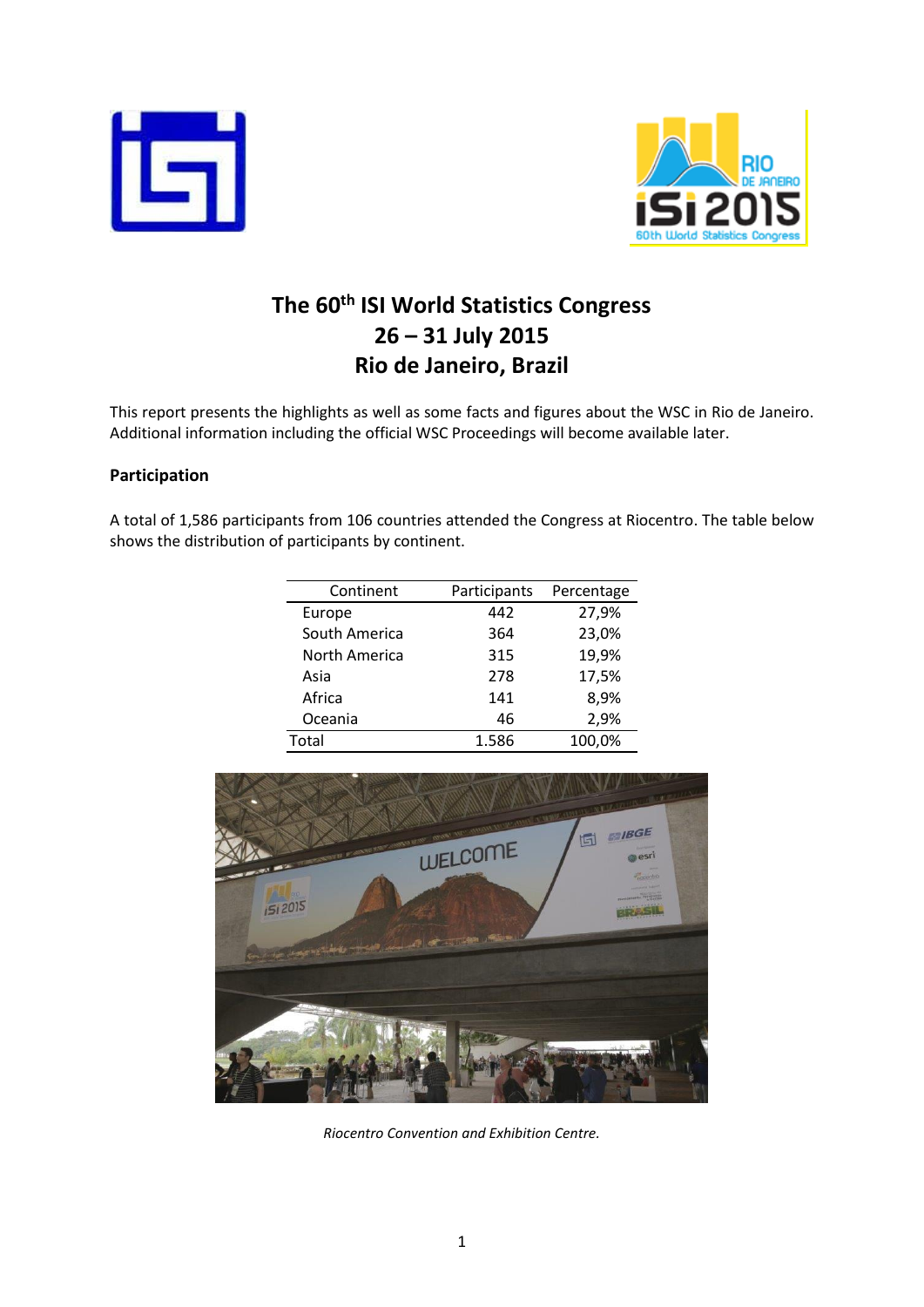## **Opening Ceremony**

The opening ceremony took place during the afternoon on Sunday, 26 July 2015. The ceremony was held in the Riocentro Convention and Exhibition Centre, a magnificent venue which was our home for almost a week. The ceremony started with a welcoming speech by Wasmália Bivar, IBGE President, followed by remarks from Dyogo Oliveira, Deputy Minister for Planning. This was followed by a speech of ISI President Vijay Nair. After the official opening there was an enthusiastic presentation of the IBGE Choir. The opening ceremony ended with an entertaining cultural performance by Grupo Baqueta and a cocktail reception, which offered a great opportunity for participants to meet old friends and make new acquaintances.



*The performance of the IBGE choir during the Opening Ceremony.*

## **Scientific Programme**

The technical programme consisted of over 1,250 papers that were presented in 282 sessions. There were 141 Invited Paper Sessions, 86 Special Topics Sessions, and 54 Contributed Paper Sessions, covering leading-edge research and practice, emerging topics of broad interest, expository and overview talks, and panel discussions. The Scientific Programme Committee and the Local Programme Committee, chaired respectively by Francisco Samaniego (USA) and Nancy Lopes Garcia (Brazil) did a wonderful job in organising a programme that was very rich and diverse in content.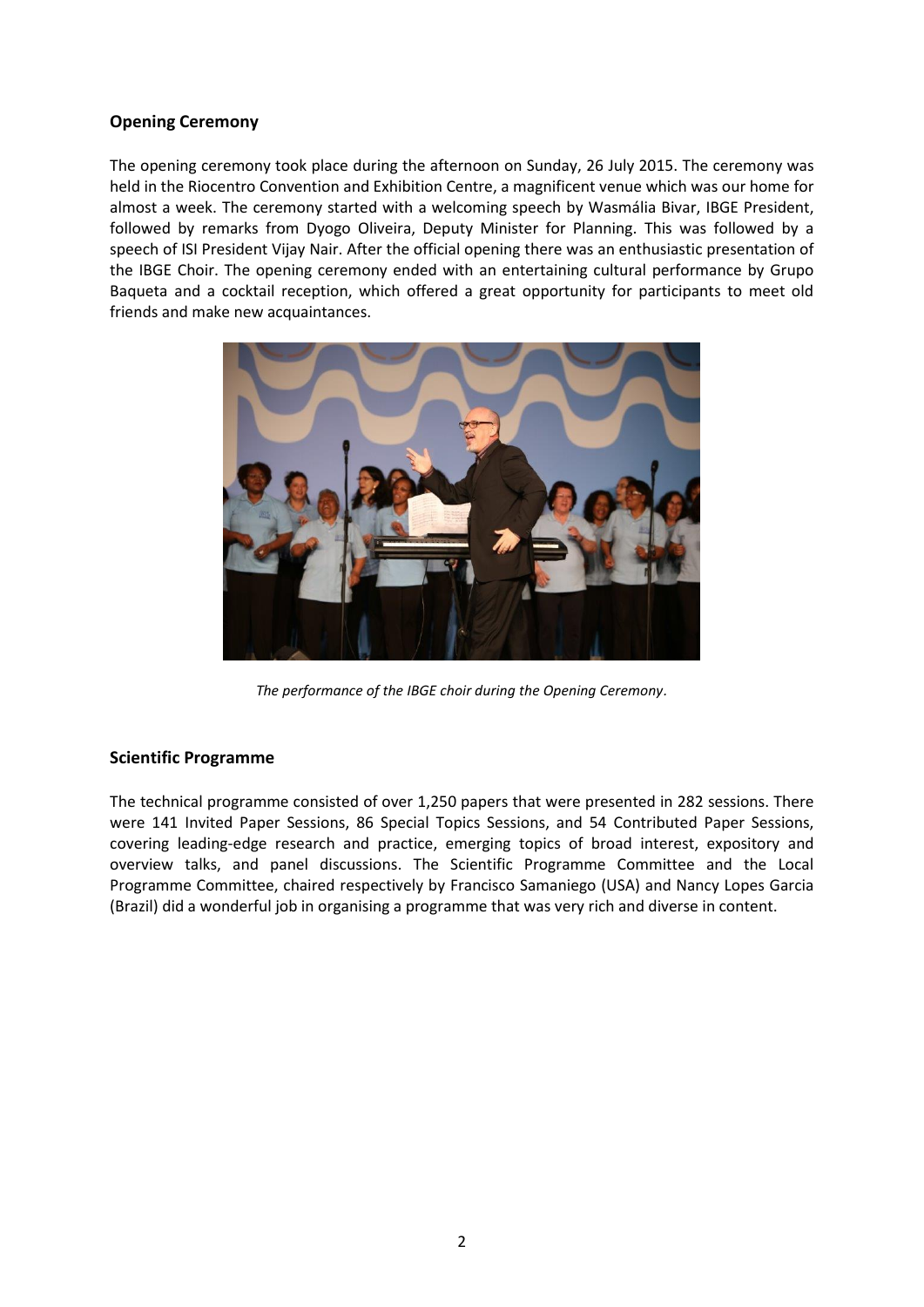#### **Reception for ISI Members**

The ISI hosted a reception for ISI members on Monday evening, 27 July, in the Exhibition Hall of Riocentro. The reception was well attended and many members were accompanied by their partners.



*Reception for ISI Members with ISI President Vijay Nair (left on the photo).*

## **Reception for Young Statisticians**

There was also a reception for Young Statisticians at the same time in the Poster Area of Riocentro. The reception was kindly sponsored by Wiley. This was a great opportunity for young statisticians to meet and greet other participants, both young and experienced.



*Reception for Young Statisticians.*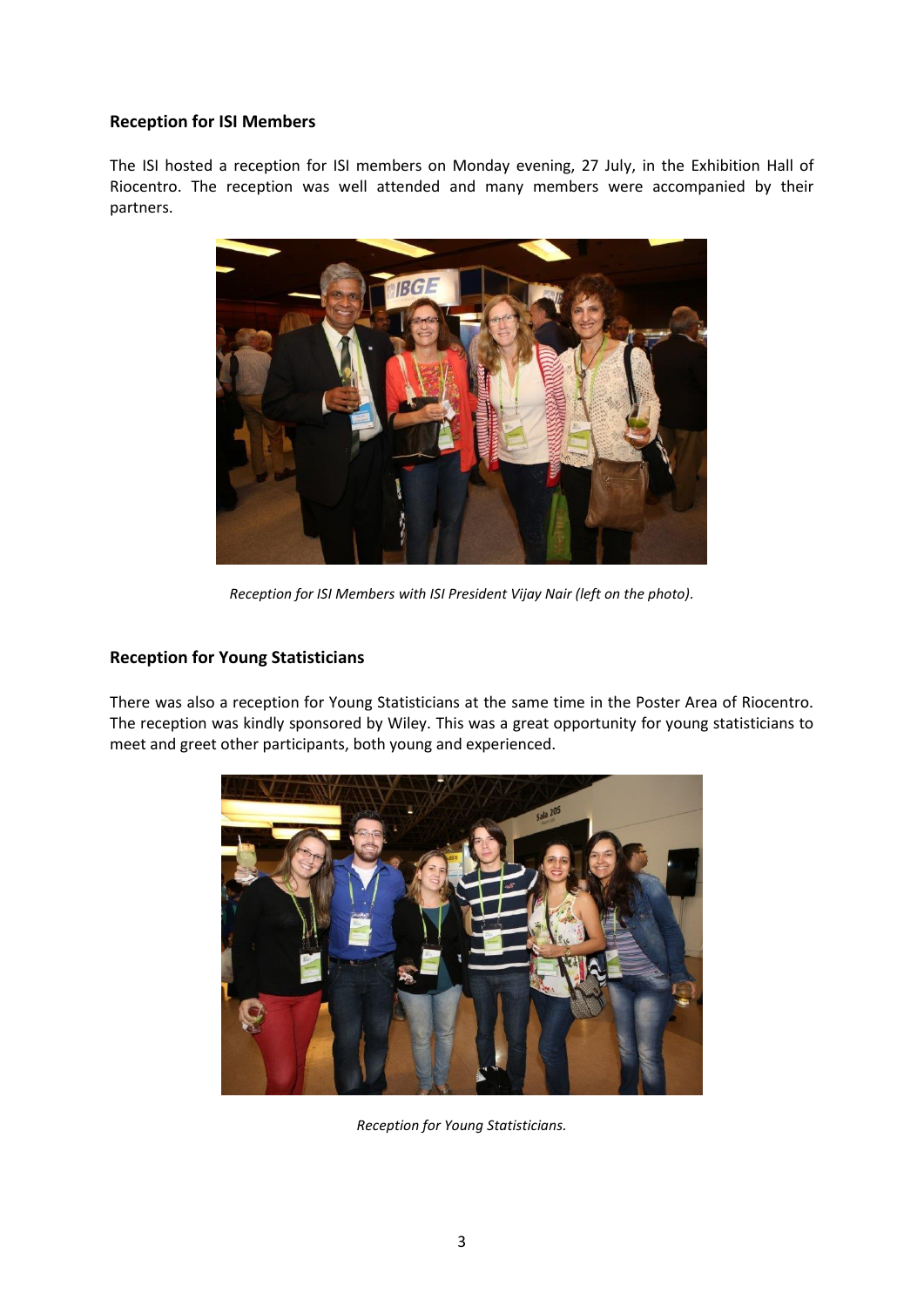## **Authors' Workshop**

The Young Statisticians' reception was preceded by the ISI/RSS Author Workshop "Getting your paper published". Editors of established journals Stat, ISR and RSS A, B, and C gave short presentation about their journals and an overview of best practice in terms of submitting and reviewing papers.

#### **NSOs and ISOs Lunchtime Event**

On Wednesday, 29 July, a lunchtime event for representatives of National Statistical Offices and International Organisations was held. The theme of the event was "Are NSO and ISO top managers ready to lead the change process requested by the data revolution?" The discussion focused among other things on the need of legal foundation for safeguarding the professional independence and integrity of statistical authorities and ISIs role in this. The concept with breakout sessions turned out to be very effective.

#### **Networking Event for Women in Statistics**

On Tuesday morning, 28 July, there was a Women's Networking Breakfast organized by the ISI Committee on Women in Statistics. An informal networking session with breakfast was combined with round table discussions. The event was generously sponsored by Elsevier and was very well attended.

#### **Awards Ceremony**

The Awards Ceremony took place on Friday, 31 July. Similar to previous years, it was a celebration of all the Awards and Prizes of the ISI and its Associations which reflected the scale and reach of Statistics and of the ISI family. All awards and names of the winners can be found in the [Awards](http://www.isi-web.org/images/WSC/2015/Awards%20Ceremony%202015.pdf)  [Ceremony Presentation.](http://www.isi-web.org/images/WSC/2015/Awards%20Ceremony%202015.pdf)



*Incoming ISI President Pedro Silva with the 2015 Jan Tinbergen Award Winners Ajmery Jaman, Katiane Silva Conceição and Arun Kumar Kuchibhotla.*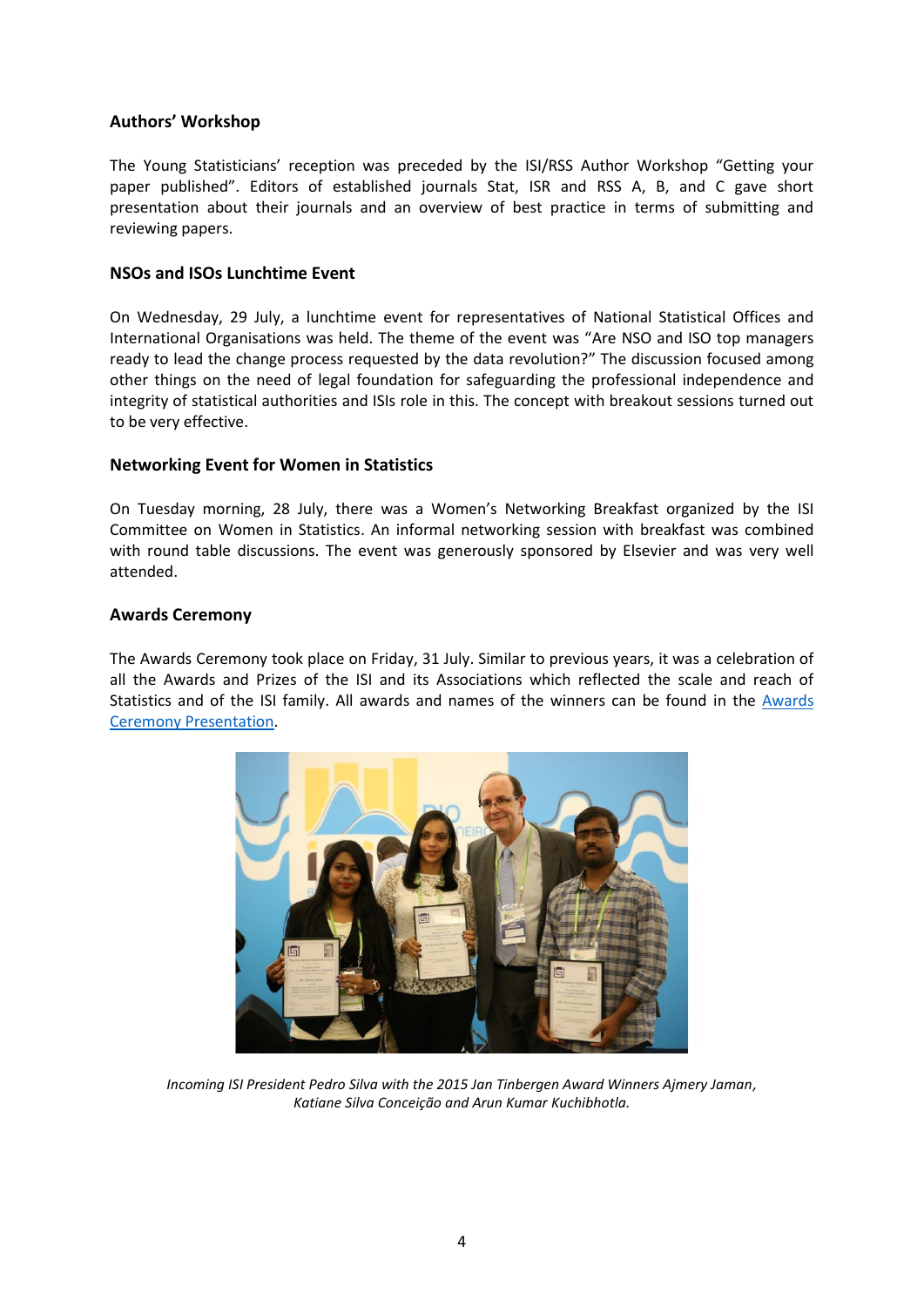#### **Karl Pearson Lecture**

The 2015 Karl Pearson Prize was awarded to Kung-Yee Liang and Scott Zeger for their paper "Longitudinal data analysis using generalized linear models" published in *Biometrika* in 1986. Scott Zeger gave the Karl Pearson lecture on Friday morning. The ISI thanks Elsevier Publishers for sponsoring the award and supporting travel costs for the Karl Pearson Lecture.



*Scott Zeger receives the Karl* Pearson *Prize from President Vijay Nair.*

#### **Mahalanobis Lecture**

The winner of the 2015 edition of the Mahalanobis International Award in Statistics is Dr. Carlos Jarque. Dr. Jarque won the award for his extensive and pioneering contributions to research, practice, statistical development, and capacity building. The Award was given by the Ambassador of the Government of India to Brazil. The ISI acknowledges with gratitude the on-going support and sponsorship of the award by the Government of India. The Mahalanobis Lecture presented by Dr. Jarque on Thursday, 30 July, was titled "Development and Statistics – Challenges for the 21<sup>st</sup> Century Digital World".



*Dr. Carlos Jarque with Mr. Sunil Kumar lal, Indian Ambassador to Brazil (left) and ISI President Vijay Nair (right).*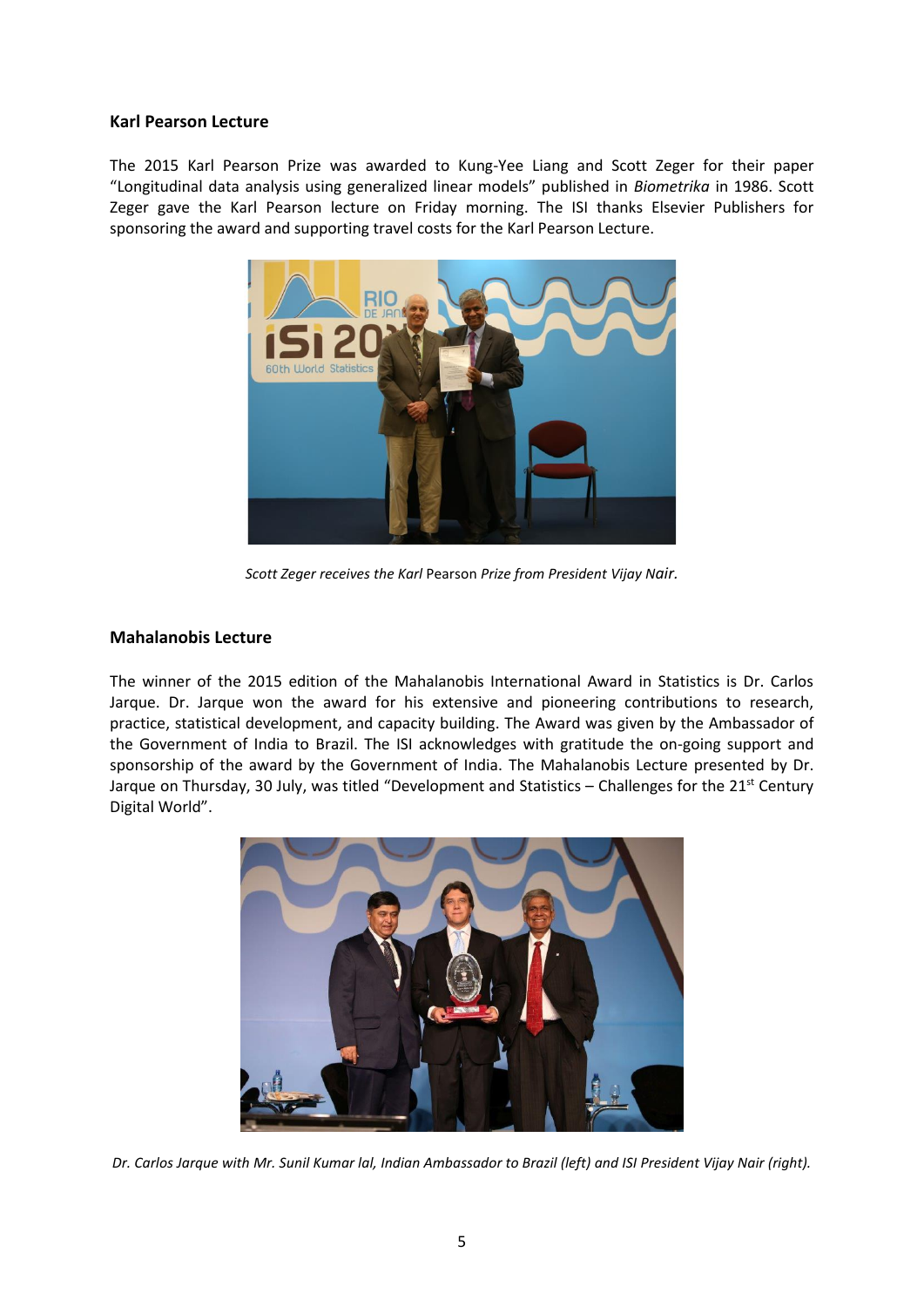## **President's Invited Keynote Lecture**

Hal Varian, Chief Economist at Google, delivered the President's Invited Keynote Lecture. His talk "Google Tools for Data" described several tools, including Google Trends, Google Correlate, and Google Consumer Surveys, and explained how they can be used for various types of statistical analyses.

Hal Varian is an emeritus professor at the University of California at Berkeley. He has published numerous papers in economic theory, industrial organization, financial economics, econometrics, and information economics.



*Hal Varian delivers his speech as President's Invited keynote Lecturer.*

## **Exhibition Hall**

There were 17 exhibitors who presented an overview of products and services during the conference. The group included well-known statistical societies, academic institutions, vendors of commonly adopted statistics software as well as sizable publishers of statistics journals and books.

## **Rio by Night**

On Tuesday evening, 28 July, the participants could enjoy the company of their fellow participants, experience a typical Brazilian dancing party and caipirinhas at Nailia Beach Club, animated by a fantastic Brazilian band.



*Rio by Nigh dancing party.*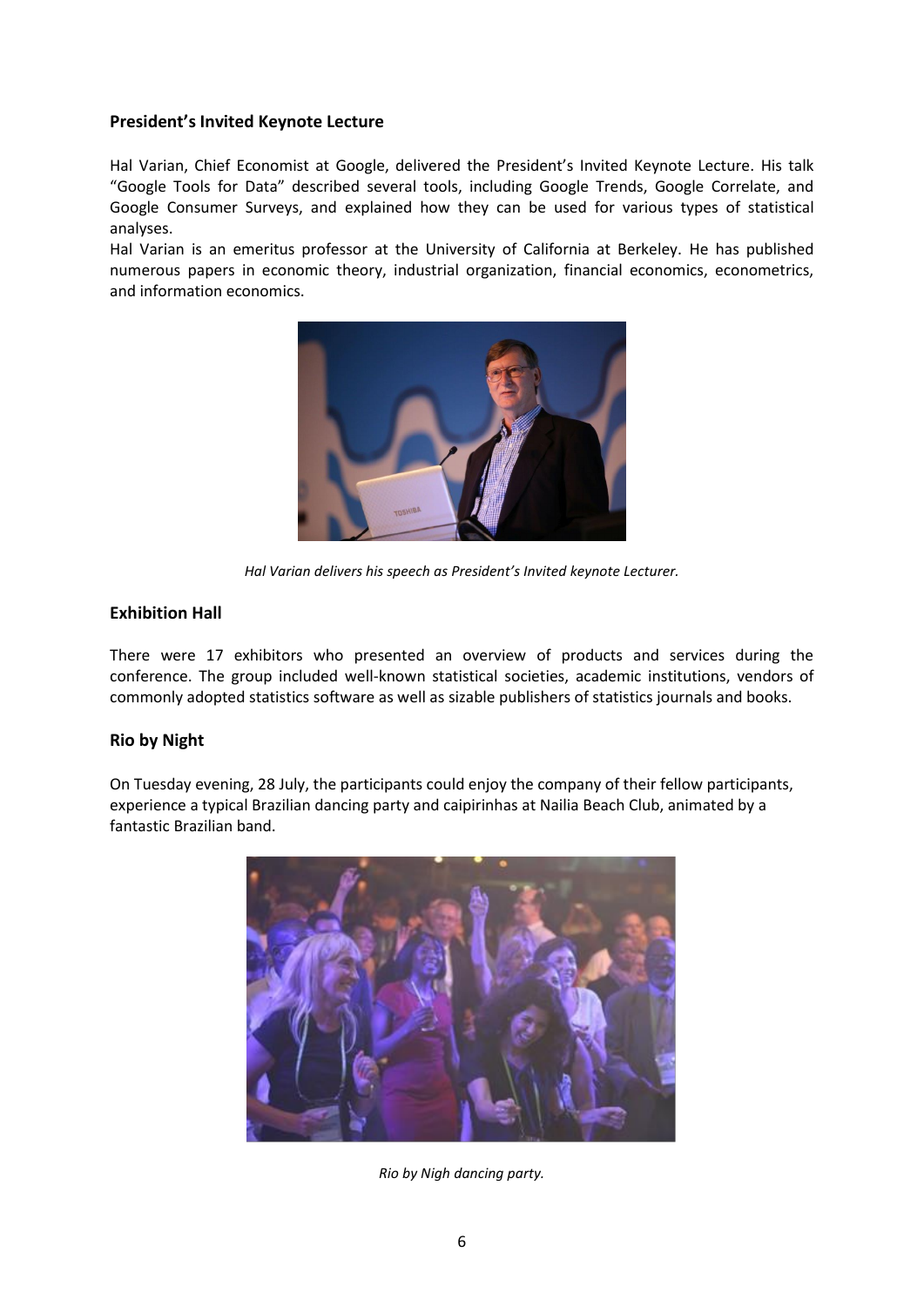## **ISI General Assembly**

The General Assembly (GA) was held on Thursday afternoon, 30 July. The GA approved the 2014 Annual Report. Morocco issued the formal invitation of Morocco to hold the 61<sup>st</sup> ISI WSC (2017) in Marrakech. The General Assembly approved the bid from Malaysia to hold the 62<sup>nd</sup> WSC (2019) in Kuala Lumpur.

## **Closing Ceremony**

The ceremony took place on Friday, 31 July and was very well attended. President Vijay Nair thanked the Brazilian team for their efforts in making the congress a success. Vijay Nair handed over the presidency to the incoming President Pedro Silva. The ceremony ended with a delightful performance of a Moroccan band representing the organisers of the 2017 WSC in Marrakech.



*Ms. Wasmália Bivar, IBGE President, receives a gift from ISI President Vijay Nair and ISI Director Ada van Krimpen during the Closing Ceremony.*



*A flavour of what we can expect at the next WSC in Marrakech in 2017.*